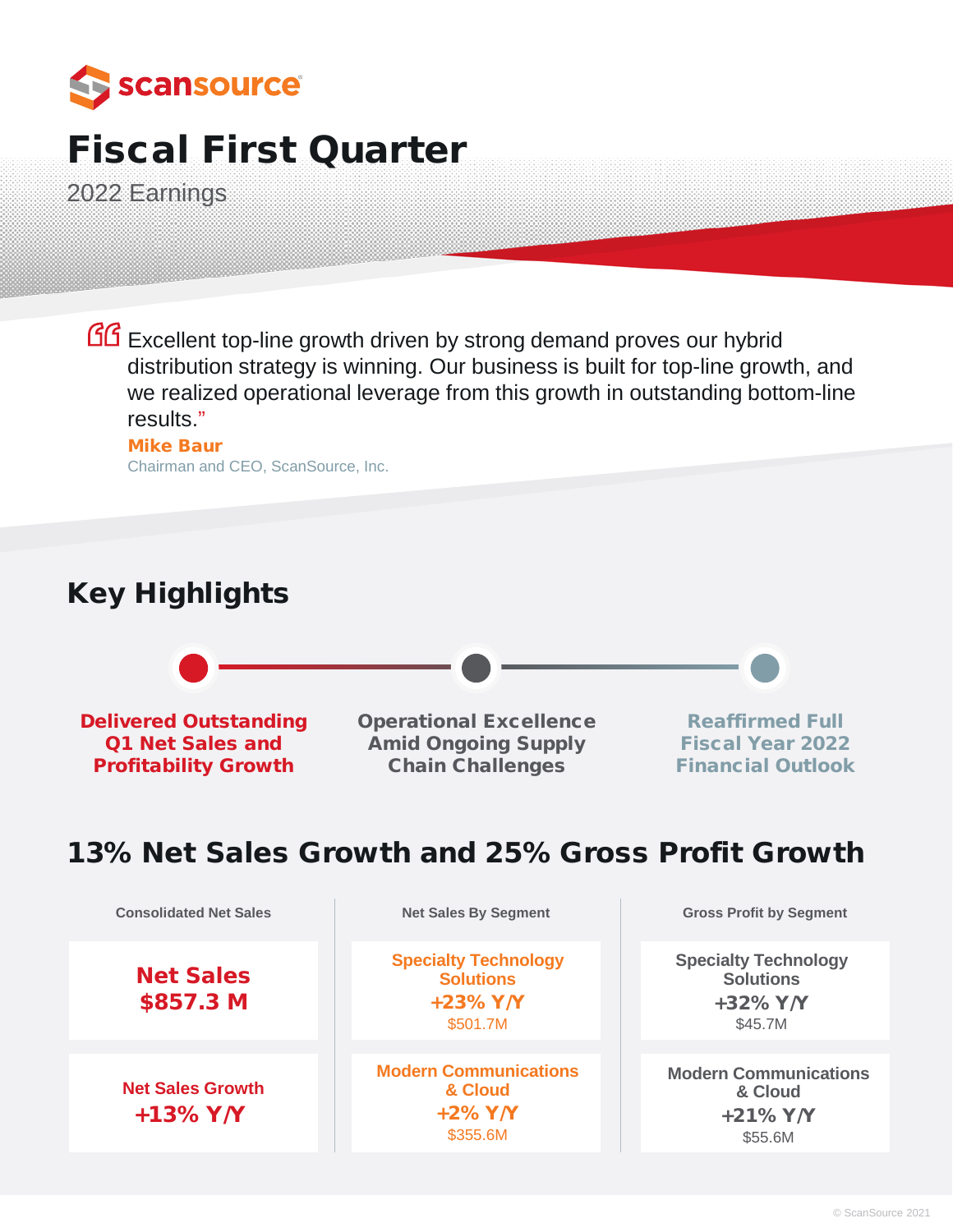# First Quarter Metrics Reflect Operational Excellence

**\$0.86 Per Share GAAP Diluted EPS**

\$0.99 Per Share **Non-GAAP EPS\***

+136% Y/Y

4.83% **Adjusted EBITDA Margin\***

\$41.4M **Adjusted EBITDA\***

+98% Y/Y

\$(11.4)M TTM **Operating Cash Flow**

17.5% **ROIC\*** Highest quarter in over 5 years

# Solid Financial Foundation for Growth

1.0x net debt to TTM adjusted EBITDA

Target range: 1x to 2x

6.3x inventory turns 5-qtr range: 5.8x to 6.9x

Paid for inventory days of (3.2) 5-qtr range: (11.8) to 2.2

62 days sales outstanding

5-qtr range: 60 to 63

# Fiscal Year 2022 Outlook as of November 9, 2021

At Least 5.5% **Net Sales Growth** At Least \$135M +14% Y/Y **Adjusted EBITDA\***

# Focused Execution of Value Creation Strategy



TTM represents trailing-12 months; ROIC represents return on invested capital

For further financial data, non-GAAP financial disclosures and cautionary language regarding forward-looking statements, please refer to the following pages and ScanSource's fiscal year 2022 first quarter news release issued on November 9, 2021, which accompanies this presentation and is available at www.scansource.com in the Investor Relations section.

2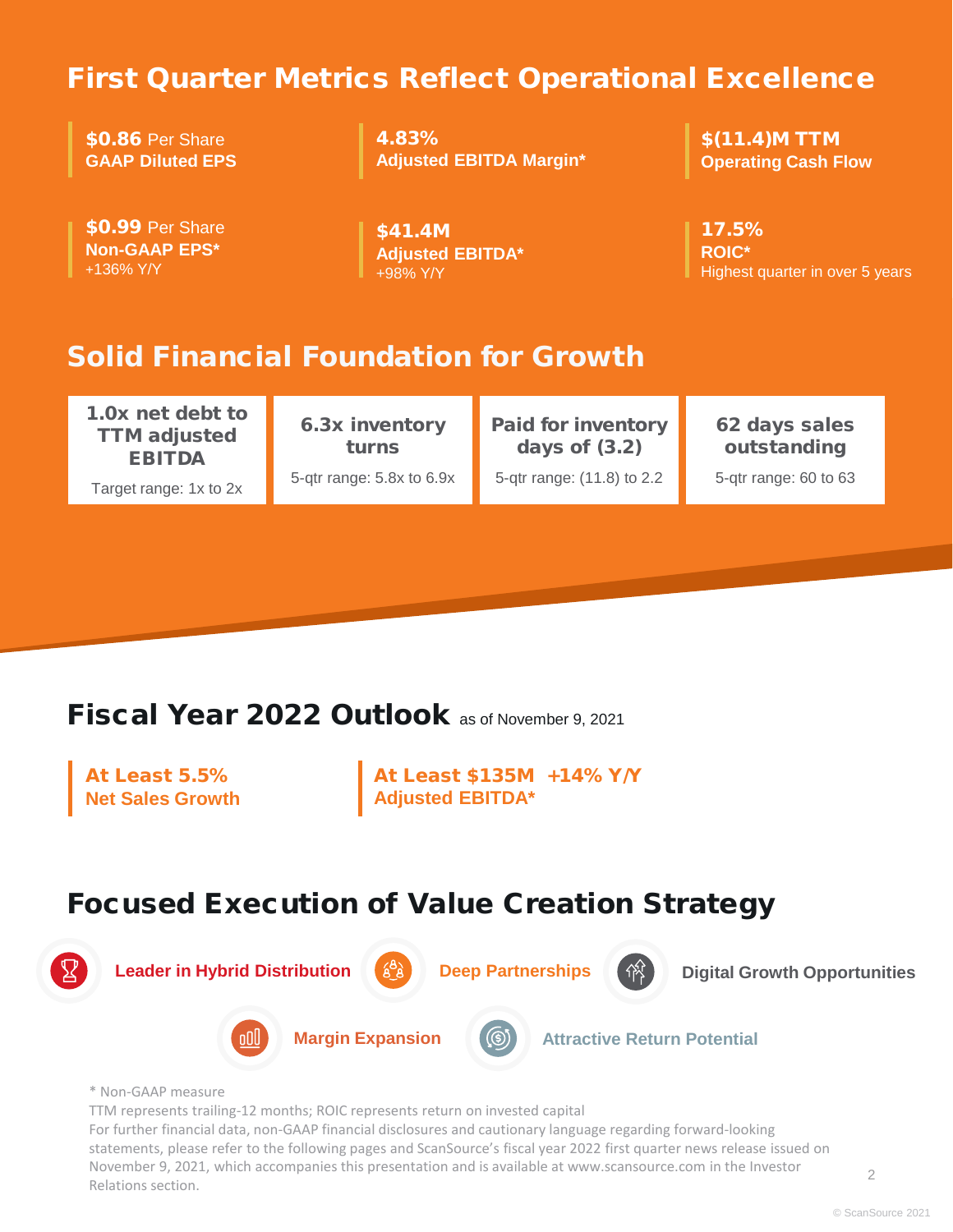# Forward-Looking Statements

This Earnings Infographic and supporting materials contain certain comments that are "forwardlooking" statements, including statements about our FY22 outlook, growth opportunities and our operating strategies that involve plans, strategies, economic performance and trends, projections, expectations, costs or beliefs about future events and other statements that are not descriptions of historical facts. Forward-looking information is inherently subject to risks and uncertainties.

Any number of factors could cause actual results to differ materially from anticipated or forecasted results, including but not limited to, the failure to hire and retain quality employees, risk to our business from a cyber-security attack, the failure to manage and implement our organic growth strategy, impact of the COVID-19 pandemic on our operations and financial condition and the potential prolonged economic weakness brought on by COVID-19, a failure of our IT systems, credit risks involving our larger customers and suppliers, changes in interest and exchange rates and regulatory regimes impacting our international operations, loss of our major customers, termination of our relationship with key suppliers or a significant modification of the terms under which we operate with a key supplier, changes in our operating strategy, and other factors set forth in the "Risk Factors" contained in our annual report on Form 10-K for the year ended June 30, 2021, and subsequent reports on Form 10-Q, filed with the Securities and Exchange Commission ("SEC").

Although ScanSource believes the expectations in its forward-looking statements are reasonable, it cannot guarantee future results, levels of activity, performance or achievement. ScanSource disclaims any obligation to update or revise any forward-looking statements, whether as a result of new information, future events, or otherwise, except as may be required by law.

# Non-GAAP Financial Information

In addition to disclosing results that are determined in accordance with United States Generally Accepted Accounting Principles ("GAAP"), the Company also discloses certain non-GAAP measures, including non-GAAP operating income, non-GAAP operating income margin, non-GAAP net income, non-GAAP diluted EPS, non-GAAP net sales, non-GAAP gross profit, non-GAAP gross margin, non-GAAP SG&A expenses, adjusted EBITDA, ROIC and net sales less impacts from foreign currency translation and acquisitions (organic growth). A reconciliation of the Company's non-GAAP financial information to GAAP financial information is provided in the following supporting materials and in the Company's Form 8-K, filed with the SEC, with the quarterly earnings press release for the period indicated.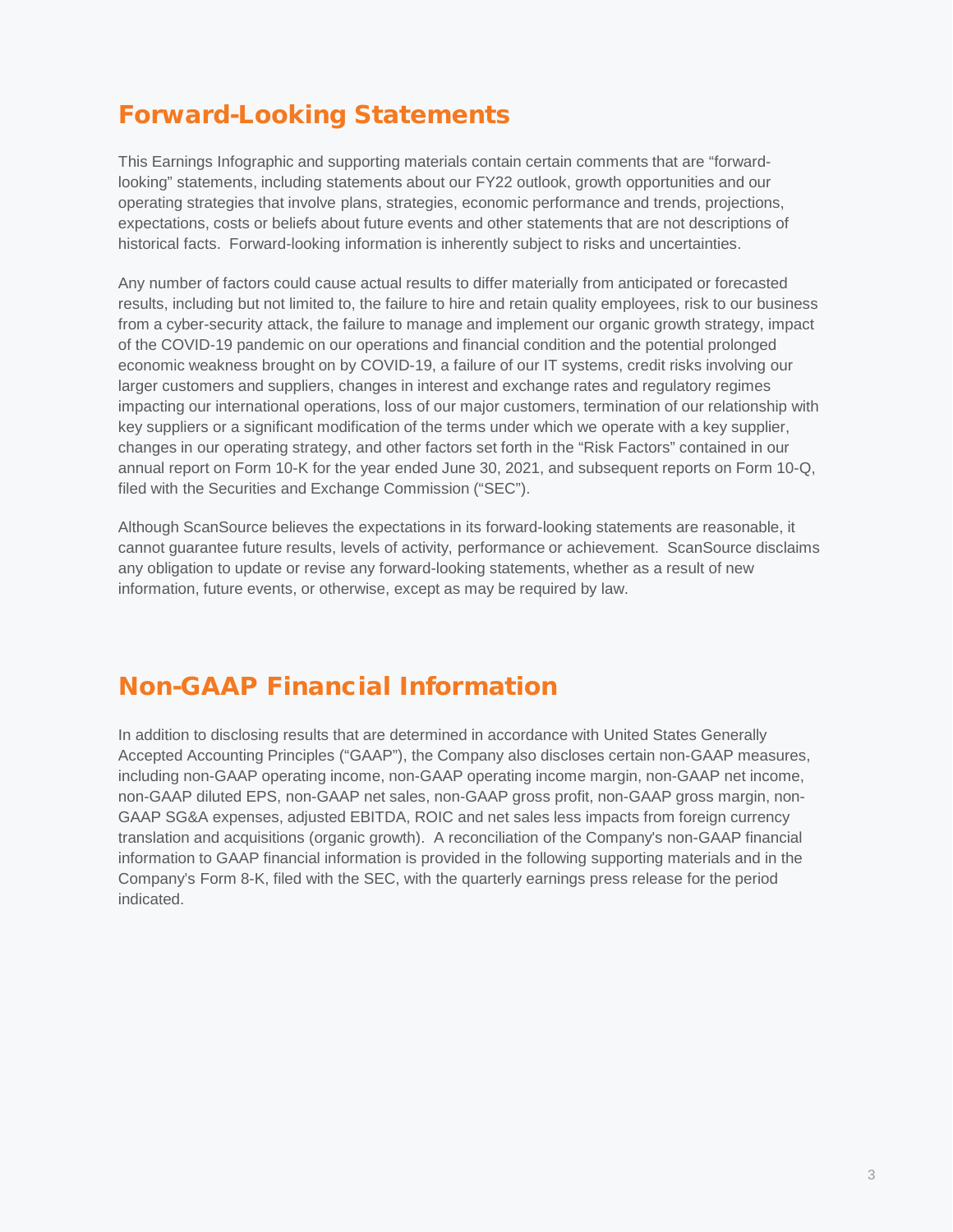# **ScanSource, Inc. Earnings Infographic**

Q1 FY2022

# **SUPPORTING MATERIALS AND RECONCILIATIONS FOR NON-GAAP FINANCIAL INFORMATION**

# **Consolidated, 5-Quarter Financial Summary - for continuing operations**

### *(\$ in thousands, except per share data)*

|                                        | <b>Q1 FY22</b>  | <b>Q4 FY21</b> | Q3 FY21         | <b>Q2 FY21</b> |            | Q1 FY21       | Q/Q    | Y/Y       |
|----------------------------------------|-----------------|----------------|-----------------|----------------|------------|---------------|--------|-----------|
| Select reported GAAP measures:         |                 |                |                 |                |            |               |        |           |
| Net sales                              | \$<br>857,311   | \$<br>852,694  | \$<br>729,873   | \$             | 810,897    | \$<br>757,342 | 1%     | 13%       |
| Gross profit                           | \$<br>101,300   | \$<br>95,778   | \$<br>88,116    | \$             | 86.043     | \$<br>80,779  | 6%     | 25%       |
| Gross profit margin %                  | 11.8%           | 11.2 %         | 12.1%           |                | 10.6%      | 10.7%         | 58 bp  | 115 bp    |
| SG&A expenses                          | \$<br>63,582    | \$<br>64,758   | \$<br>60,099    | \$             | 60,470     | \$<br>62,112  | (2)%   | 2%        |
| Operating income (loss)                | \$<br>30,328    | \$<br>23,283   | \$<br>19,436    | \$             | 17,130     | \$<br>1,634   | 30%    | $*_{nm}$  |
| Operating income (loss) %              | 3.54%           | 2.73%          | 2.66 %          |                | 2.11%      | 0.22%         | 81 bp  | *nm       |
| Net income (loss)                      | \$<br>22,073    | \$<br>20,657   | \$<br>13,786    | \$             | 11,061     | \$<br>(115)   | 7%     | *nm       |
| <b>Diluted EPS</b>                     | \$<br>0.86      | \$<br>0.80     | \$<br>0.54      | \$             | 0.43       | \$<br>(0.01)  | 8%     | $*_{nm}$  |
| Select reported Non-GAAP measures: (a) |                 |                |                 |                |            |               |        |           |
| Net sales                              | \$857,311       | \$ 852,694     | \$<br>729,873   |                | \$ 810,897 | \$<br>757,342 | 1%     | 13%       |
| Gross profit                           | \$<br>101,300   | \$<br>95,778   | \$<br>88,116    | \$             | 86,043     | \$<br>80,779  | 6%     | 25%       |
| Gross profit margin %                  | 11.8%           | 11.2%          | 12.1%           |                | 10.6%      | 10.7%         | 58 bp  | 115 bp    |
| Non-GAAP SG&A expenses                 | \$<br>63,499    | \$<br>64,512   | \$<br>59,827    | \$             | 59,110     | \$<br>61,614  | (2)%   | 3%        |
| Non-GAAP operating income              | \$<br>34,921    | \$<br>28,368   | \$<br>25,148    | \$             | 23,836     | \$<br>15,769  | 23%    | 121%      |
| Non-GAAP operating income %            | 4.07 %          | 3.33 %         | 3.45%           |                | 2.94 %     | 2.08 %        | 75 bp  | 199 bp    |
| Non-GAAP net income                    | \$<br>25,550    | \$<br>24,522   | \$<br>18,178    | \$             | 16,469     | \$<br>10,698  | 4%     | 139%      |
| Non-GAAP diluted EPS                   | \$<br>0.99      | \$<br>0.96     | \$<br>0.71      | \$             | 0.65       | \$<br>0.42    | 3%     | 136%      |
| <b>Adjusted EBITDA</b>                 | \$<br>41,394    | \$<br>35,299   | \$<br>31,998    | \$             | 29,739     | \$<br>20,911  | 17%    | 98%       |
| Adjusted EBITDA %                      | 4.83 %          | 4.14 %         | 4.38 %          |                | 3.67%      | 2.76 %        | 69 bp  | 207 bp    |
| <b>Adjusted ROIC</b>                   | 17.5 %          | 16.0 %         | 14.7 %          |                | 13.3 %     | 8.9%          | 150 bp | 860 bp    |
| Operating cash flow (QTR)              | \$<br>(56, 959) | \$<br>61,345   | \$<br>(60, 252) | \$             | 44,449     | \$<br>71,225  | 193%   | $(180)$ % |
| Operating cash flow (TTM)              | \$<br>(11, 417) | \$<br>116,767  | \$<br>129,375   | \$             | 214,975    | \$<br>225,630 | (110)% | $(105)$ % |

*(a) See pages 11 through 13 for the calculation of non-GAAP measures and reconciliations to GAAP measures. \*nm - percentages are not meaningful*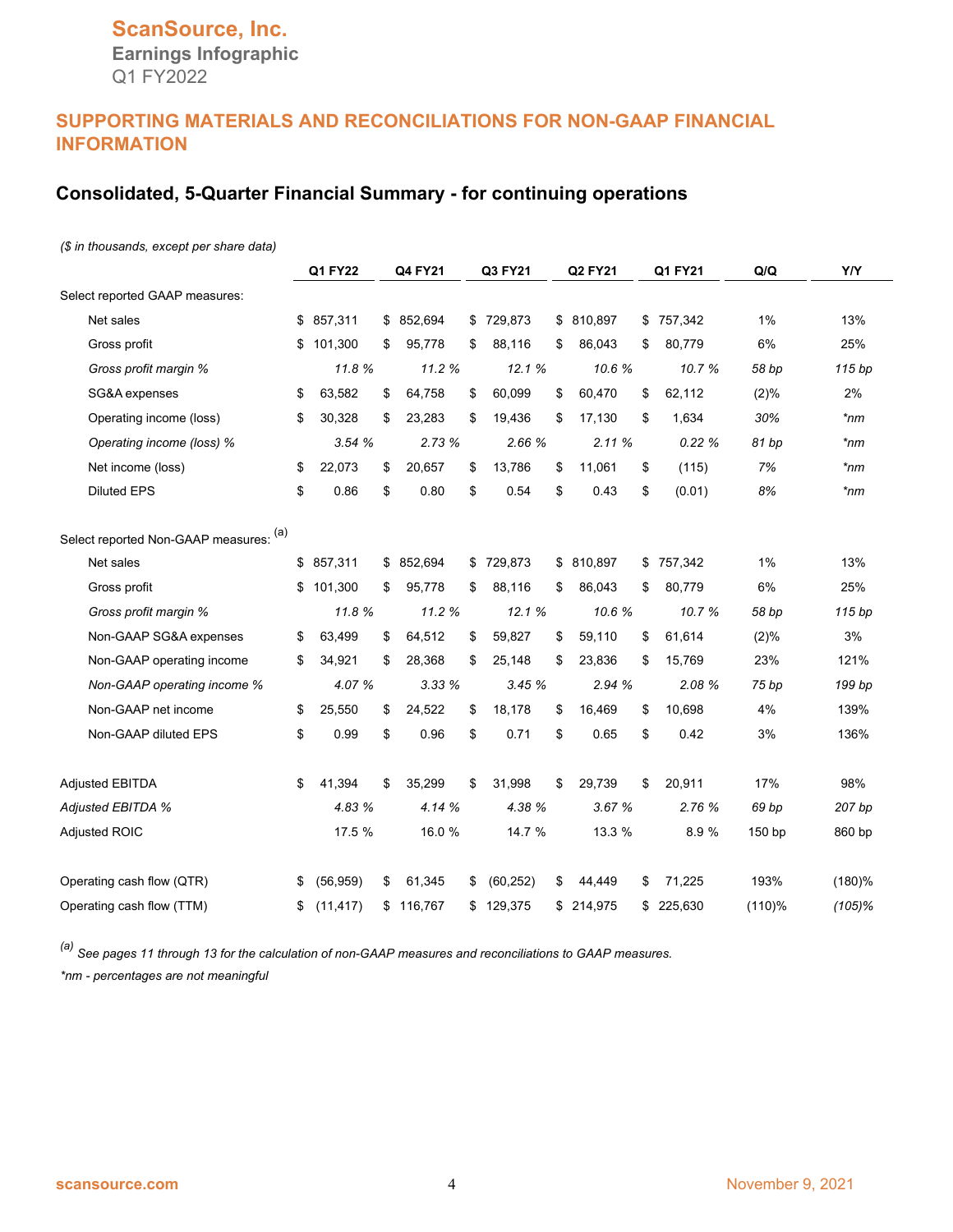**Earnings Infographic** Q1 FY2022

# **SUPPORTING MATERIALS AND RECONCILIATIONS FOR NON-GAAP FINANCIAL INFORMATION**

# **Specialty Technology Solutions, 5-Quarter Financial Summary**

| (\$ in thousands)                                               |               |               |    |         |     |                |               |         |            |
|-----------------------------------------------------------------|---------------|---------------|----|---------|-----|----------------|---------------|---------|------------|
|                                                                 | Q1 FY22       | Q4 FY21       |    | Q3 FY21 |     | <b>Q2 FY21</b> | Q1 FY21       | Q/Q     | <b>Y/Y</b> |
| Net sales                                                       | \$<br>501,711 | \$<br>515,445 | \$ | 436,462 |     | \$455,248      | \$<br>408,777 | (3)%    | 23%        |
| Gross profit                                                    | \$<br>45,694  | \$<br>46,554  | S  | 39,002  | \$. | 38,612         | \$<br>34,665  | (2)%    | 32%        |
| Gross profit margin %                                           | 9.1%          | 9.0%          |    | 8.9%    |     | 8.5 %          | 8.5%          | 8 bp    | 63 bp      |
| GAAP operating income                                           | \$<br>14,104  | \$<br>12,011  | \$ | 8,713   | \$  | 7,161          | \$<br>1,684   | 17%     | 738%       |
| GAAP operating income %                                         | 2.81%         | 2.33%         |    | 2.00 %  |     | 1.57 %         | 0.41%         | 48 bp   | 240 bp     |
| Add: Intangible amortization expense                            | \$<br>1,531   | \$<br>1,610   | \$ | 1,610   | \$  | 1,610          | \$<br>1,610   | $(5)\%$ | $(5)\%$    |
| Non-GAAP operating income                                       | \$<br>15,635  | \$<br>13,621  | \$ | 10,323  | \$  | 8,771          | \$<br>3,294   | 15%     | 375%       |
| Non-GAAP operating income %                                     | 3.12%         | 2.64%         |    | 2.37 %  |     | 1.93 %         | 0.81%         | 47 bp   | 231 bp     |
| Reconciliation of Operating Income to<br><b>Adjusted EBITDA</b> |               |               |    |         |     |                |               |         |            |
| GAAP operating income                                           | \$<br>14,104  | \$<br>12,011  | \$ | 8,713   | \$  | 7,161          | \$<br>1.684   | 17%     | 738%       |
| Plus:                                                           |               |               |    |         |     |                |               |         |            |
| Depreciation expense                                            | \$<br>1,868   | \$<br>1,967   | \$ | 2,000   | \$  | 2,165          | \$<br>2,350   | (5)%    | (21)%      |
| Intangible amortization expense                                 | \$<br>1,531   | \$<br>1,610   | \$ | 1,610   | \$  | 1,610          | \$<br>1,610   | (5)%    | (5)%       |
| Interest income                                                 | \$<br>(305)   | \$<br>(965)   | \$ | (517)   | \$  | (209)          | \$<br>(284)   | *nm     | $*_{nm}$   |
| Foreign exchange (gain)/loss                                    | \$<br>77      | \$<br>33      | \$ | 12      | \$  | 303            | \$<br>147     | 133%    | (48)%      |
| Other income/expense, net                                       | \$<br>(90)    | \$<br>(23)    | \$ | (123)   | \$  | (174)          | \$<br>(17)    | 291%    | 429%       |
| <b>EBITDA</b>                                                   | \$<br>17,821  | \$<br>16,543  | \$ | 12,951  | \$  | 11.016         | \$<br>5,798   | 8%      | 207%       |
| Adjustments:                                                    |               |               |    |         |     |                |               |         |            |
| Share-based compensation expense                                | \$<br>1,398   | \$<br>1,325   | \$ | 1,376   | \$  | 1.114          | \$<br>638     | 6%      | 119%       |
| Adjusted EBITDA (non-GAAP)                                      | \$<br>19,219  | \$<br>17,868  | \$ | 14,327  | \$  | 12,130         | \$<br>6,436   | 8%      | 199%       |
| Adjusted EBITDA (non-GAAP) %                                    | 3.83 %        | 3.47%         |    | 3.28 %  |     | 2.66 %         | 1.57 %        | 36 bp   | 226 bp     |

*\*nm - percentages are not meaningful*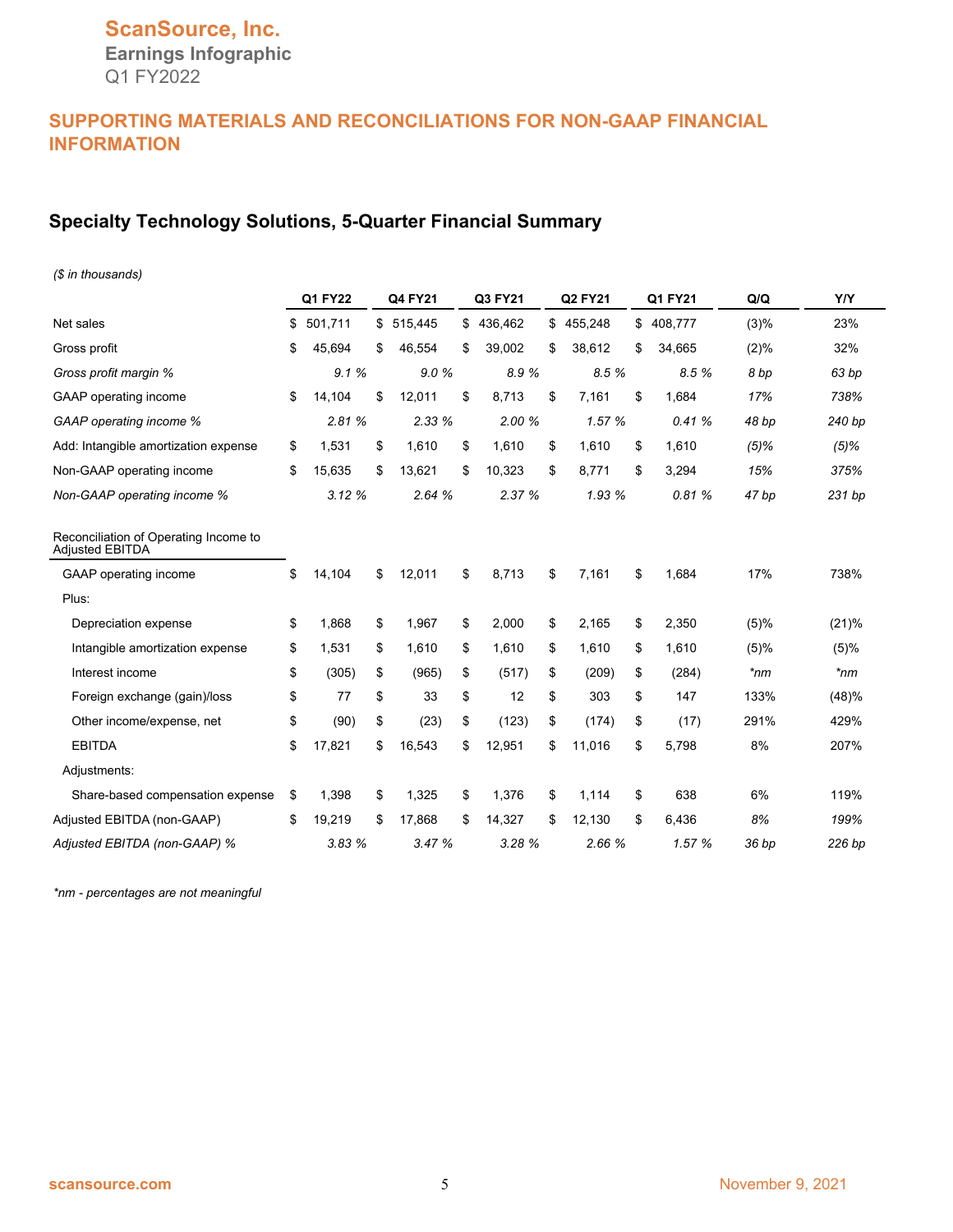**Earnings Infographic** Q1 FY2022

# **SUPPORTING MATERIALS AND RECONCILIATIONS FOR NON-GAAP FINANCIAL INFORMATION**

# **Modern Communications & Cloud, 5-Quarter Financial Summary**

| (\$ in thousands)                                        |               |               |              |              |              |                  |                  |
|----------------------------------------------------------|---------------|---------------|--------------|--------------|--------------|------------------|------------------|
|                                                          | Q1 FY22       | Q4 FY21       | Q3 FY21      | Q2 FY21      | Q1 FY21      | Q/Q              | <b>Y/Y</b>       |
| Net sales                                                | \$<br>355.600 | \$<br>337,249 | \$293,411    | \$ 355.649   | \$ 348,565   | 5%               | 2%               |
| Gross profit                                             | \$<br>55,606  | \$<br>49,224  | \$<br>49,114 | \$<br>47,431 | \$<br>46,114 | 13%              | 21%              |
| Gross profit margin %                                    | 15.6%         | 14.6%         | 16.7%        | 13.3 %       | 13.2 %       | 104 bp           | 241 bp           |
| <b>GAAP</b> operating income                             | \$<br>16,307  | \$<br>11,466  | \$<br>11,555 | \$<br>11,814 | \$<br>8.716  | 42%              | 87%              |
| GAAP operating income %                                  | 4.59 %        | 3.40%         | 3.94%        | 3.32%        | 2.50 %       | 119 bp           | 209 bp           |
| Add: Intangible amortization expense                     | \$<br>2,978   | \$<br>3,283   | \$<br>3,270  | \$<br>3,252  | \$<br>3,242  | (9)%             | $(8)\%$          |
| Add: Change in fair value of contingent<br>consideration | \$            | \$            | \$           | \$           | \$<br>516    | $*nm$            | $*nm$            |
| Non-GAAP operating income                                | \$<br>19.285  | \$<br>14.749  | \$<br>14.825 | \$<br>15,066 | \$<br>12.474 | 31%              | 55%              |
| Non-GAAP operating income %                              | 5.42 %        | 4.37 %        | 5.05 %       | 4.24 %       | 3.58 %       | 105 bp           | 184 bp           |
| Reconciliation of Operating Income to<br>Adjusted EBITDA |               |               |              |              |              |                  |                  |
| GAAP operating income                                    | \$<br>16,307  | \$<br>11,466  | \$<br>11,555 | \$<br>11,814 | \$<br>8,716  | 42%              | 87%              |
| Plus:                                                    |               |               |              |              |              |                  |                  |
| Depreciation expense                                     | \$<br>1,273   | \$<br>1,231   | \$<br>1,478  | \$<br>1,322  | \$<br>1,508  | 3 bp             | $(16)$ bp        |
| Intangible amortization expense                          | \$<br>2,978   | \$<br>3,283   | \$<br>3,270  | \$<br>3,252  | \$<br>3,242  | (9)%             | (8)%             |
| Interest income                                          | \$<br>(721)   | \$<br>(376)   | \$<br>(228)  | \$<br>(322)  | \$<br>(197)  | *nm              | *nm              |
| Foreign exchange (gain)/loss                             | \$<br>408     | \$<br>33      | \$<br>(54)   | \$<br>78     | \$<br>291    | 1136 bp          | 40 <sub>bp</sub> |
| Other income/expense, net                                | \$<br>(132)   | \$<br>(110)   | \$<br>(138)  | \$<br>(86)   | \$<br>(58)   | 20 <sub>bp</sub> | 128 bp           |
| <b>EBITDA</b>                                            | \$<br>21,003  | \$<br>16,433  | \$<br>16,723 | \$<br>16,718 | \$<br>13,430 | 28%              | 56%              |
| Adjustments:                                             |               |               |              |              |              |                  |                  |
| Share-based compensation expense                         | \$<br>1,173   | \$<br>1,003   | \$<br>1,160  | \$<br>892    | \$<br>530    | 17%              | 121%             |
| Fair value of contingent consideration                   | \$            | \$            | \$           | \$           | \$<br>516    | $*_{nm}$         | $*_{nm}$         |
| Adjusted EBITDA (non-GAAP)                               | \$<br>22,176  | \$<br>17,436  | \$<br>17,883 | \$<br>17,610 | \$<br>14,476 | 27%              | 53%              |
| Adjusted EBITDA (non-GAAP) %                             | 6.24 %        | 5.17 %        | 6.09%        | 4.95 %       | 4.15 %       | 107 bp           | 208 bp           |

*\*nm - percentages are not meaningful*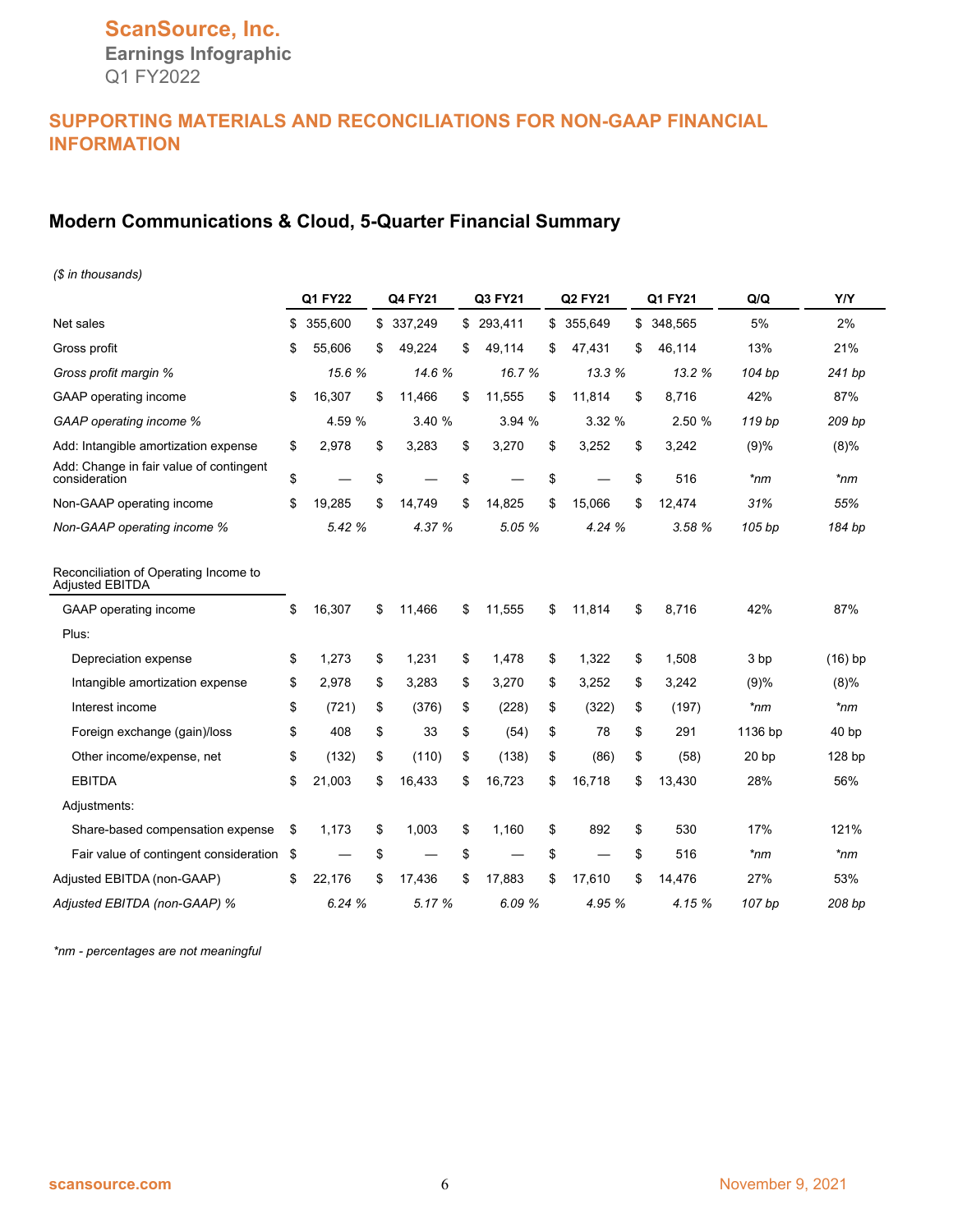# **ScanSource, Inc. Earnings Infographic** Q1 FY2022

### **SUPPORTING MATERIALS AND RECONCILIATIONS FOR NON-GAAP FINANCIAL INFORMATION**

# **Net Sales, Constant Currency (Organic Growth) - QTR**

### **Net Sales by Segment:**

| (\$ In thousands)                         |    | <b>Q1 FY22</b> | Q1 FY21       | % Change |  |
|-------------------------------------------|----|----------------|---------------|----------|--|
| <b>Specialty Technology Solutions:</b>    |    |                |               |          |  |
| Net sales, as reported                    | \$ | 501,711        | \$<br>408,777 | 22.7 %   |  |
| Foreign exchange impact (a)               |    | (467)          |               |          |  |
| Net Sales, constant currency (non-GAAP)   | \$ | 501,244        | \$<br>408,777 | 22.6 %   |  |
| <b>Modern Communications &amp; Cloud:</b> |    |                |               |          |  |
| Net sales, as reported                    | \$ | 355,600        | \$<br>348,565 | 2.0 %    |  |
| Foreign exchange impact (a)               |    | (1,970)        |               |          |  |
| Net Sales, constant currency (non-GAAP)   | \$ | 353,630        | \$<br>348,565 | 1.5%     |  |
| Consolidated:                             |    |                |               |          |  |
| Net sales, as reported                    | \$ | 857,311        | \$<br>757,342 | 13.2 %   |  |
| Foreign exchange impact (a)               |    | (2, 437)       |               |          |  |
| Net Sales, constant currency (non-GAAP)   | \$ | 854,874        | \$<br>757,342 | 12.9 %   |  |
| <b>Net Sales by Geography:</b>            |    |                |               |          |  |
| (\$ in thousands)                         |    | <b>Q1 FY22</b> | Q1 FY21       | % Change |  |
| <b>United States and Canada:</b>          |    |                |               |          |  |
| Net sales, as reported                    | \$ | 769,499        | \$<br>683,603 | 12.6 %   |  |
| International:                            |    |                |               |          |  |
| Net sales, as reported                    | \$ | 87,812         | \$<br>73,739  | 19.1 %   |  |
| Foreign exchange impact (a)               |    | (2, 437)       |               |          |  |
| Net Sales, constant currency (non-GAAP)   | S  | 85,375         | \$<br>73,739  | 15.8 %   |  |
| Consolidated:                             |    |                |               |          |  |
| Net sales, as reported                    | \$ | 857,311        | \$<br>757,342 | 13.2 %   |  |
| Foreign exchange impact (a)               |    | (2, 437)       |               |          |  |
| Net Sales, constant currency (non-GAAP)   | \$ | 854,874        | \$<br>757,342 | 12.9 %   |  |

*(a) Year-over-year sales growth excluding the translation impact of changes in foreign currency rates. Calculated by translating net sales for the quarter ended September 30, 2021 into U.S. dollars using the weighted-average foreign exchange rates for the quarter ended September 30, 2020.*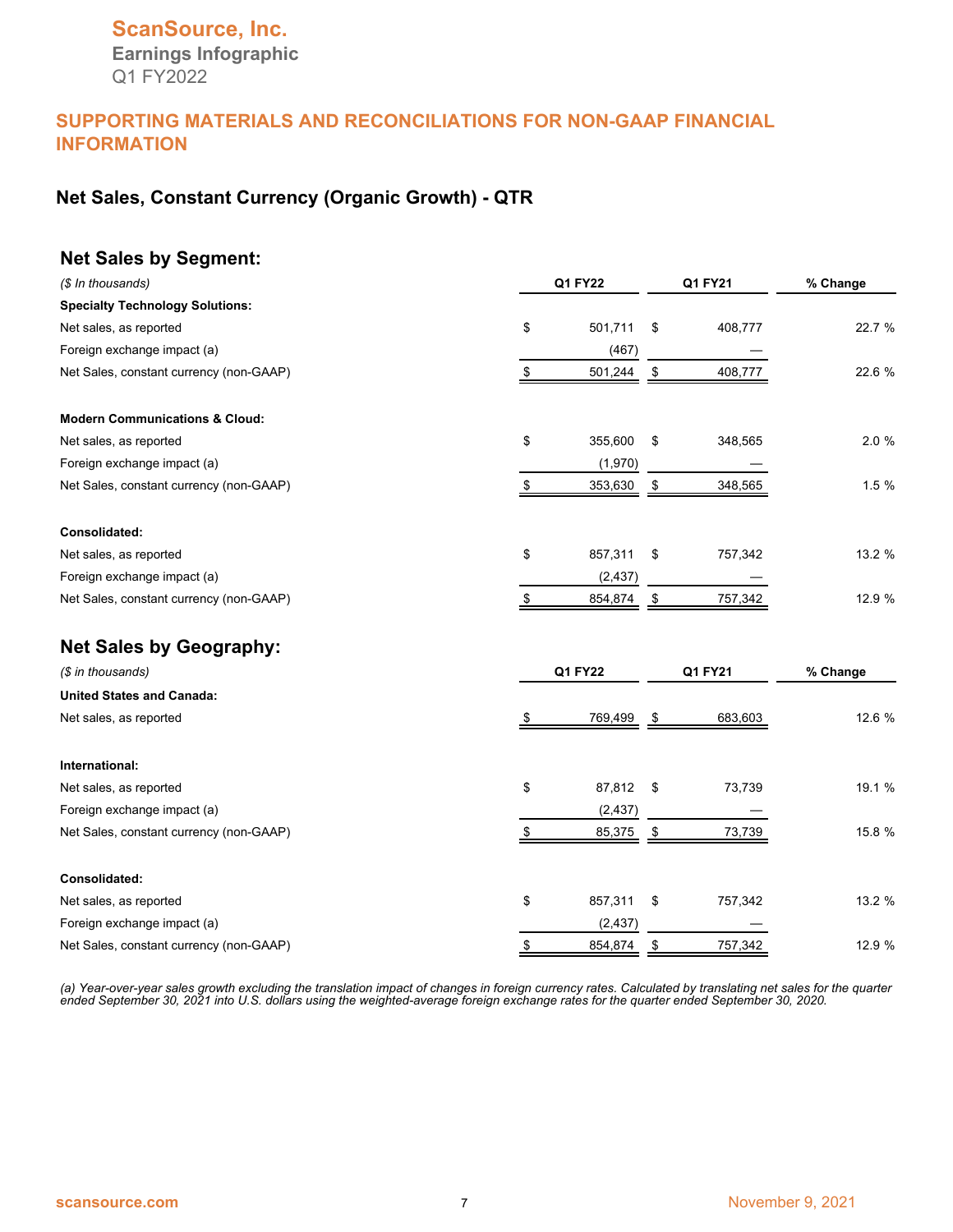### **Average Return on Invested Capital - QTR**

| (\$ in thousands)                                            | Q1 FY22 |         | Q4 FY21 | Q3 FY21 | Q2 FY21       |               | Q1 FY21 |         |
|--------------------------------------------------------------|---------|---------|---------|---------|---------------|---------------|---------|---------|
| Adjusted return on invested capital (ROIC), annualized (a)   |         | 17.5 %  |         | 16.0%   | 14.7 %        | 13.3 %        |         | 8.9 %   |
| Reconciliation of Net Income to Adjusted EBITDA              |         |         |         |         |               |               |         |         |
| Net income (loss) from continuing operations - GAAP          | \$      | 22,073  | \$      | 20,657  | \$<br>13,786  | \$<br>11,061  | \$      | (115)   |
| Plus:                                                        |         |         |         |         |               |               |         |         |
| Interest expense                                             |         | 1,660   |         | 1,643   | 1,576         | 1,796         |         | 1,913   |
| Income taxes                                                 |         | 7,358   |         | 2,389   | 5,121         | 4,683         |         | (47)    |
| Depreciation and amortization                                |         | 7,650   |         | 8,090   | 8,358         | 8,349         |         | 8,710   |
| <b>EBITDA</b>                                                |         | 38,741  |         | 32,779  | 28,841        | 25,889        |         | 10,461  |
| Adjustments:                                                 |         |         |         |         |               |               |         |         |
| Change in fair value of contingent consideration             |         |         |         |         |               |               |         | 516     |
| Acquisition and divestiture costs                            |         | 83      |         | 246     | 272           | 1.360         |         | 498     |
| Restructuring costs                                          |         |         |         | (54)    | 349           | 484           |         | 8,268   |
| Share-based compensation                                     |         | 2,570   |         | 2,328   | 2,537         | 2,006         |         | 1,168   |
| Adjusted EBITDA (numerator for ROIC) (non-GAAP)              | \$      | 41,394  | \$      | 35,299  | \$<br>31,999  | \$<br>29,739  | \$      | 20,911  |
| <b>Invested Capital Calculation</b>                          |         |         |         |         |               |               |         |         |
| Equity - beginning of the quarter (b)                        | \$      | 731,191 | \$      | 690,575 | \$<br>682,139 | \$<br>671,227 | \$      | 678,246 |
| Equity - end of quarter (b)                                  |         | 746,094 |         | 731,191 | 690,575       | 682,139       |         | 671,227 |
| Adjustments:                                                 |         |         |         |         |               |               |         |         |
| Change in fair value of contingent consideration, net of tax |         |         |         |         |               |               |         | 390     |
| Share-based compensation, net                                |         | 1.922   |         | 1.752   | 1,912         | 1,510         |         | 878     |
| Acquisition and divestiture costs                            |         | 83      |         | 207     | 272           | 1,360         |         | 498     |
| Restructuring, net of tax                                    |         |         |         | (40)    | 264           | 366           |         | 6,250   |
| Discontinued operations net (income) loss                    |         |         |         | (3,053) | 688           | 25,255        |         | 11,704  |
| Average equity                                               |         | 739,645 |         | 710,316 | 687,925       | 690,929       |         | 684,597 |
| Average funded debt (c)                                      |         | 197,406 |         | 177,074 | 191,996       | 198,620       |         | 243,268 |
| Invested capital (denominator for ROIC) (non-GAAP)           |         | 937,051 | \$      | 887,390 | \$<br>879,921 | \$<br>889,549 | \$      | 927,865 |

*(a) Calculated as net income plus interest expense, income taxes, depreciation and amortization (EBITDA), annualized divided by invested capital for the period. Adjusted EBITDA reflects other adjustments for non-GAAP measures.*

*(b) Average funded debt, which includes both continuing and discontinued operations, is calculated as the daily average amounts outstanding on our short-term and long-term interest-bearing debt.*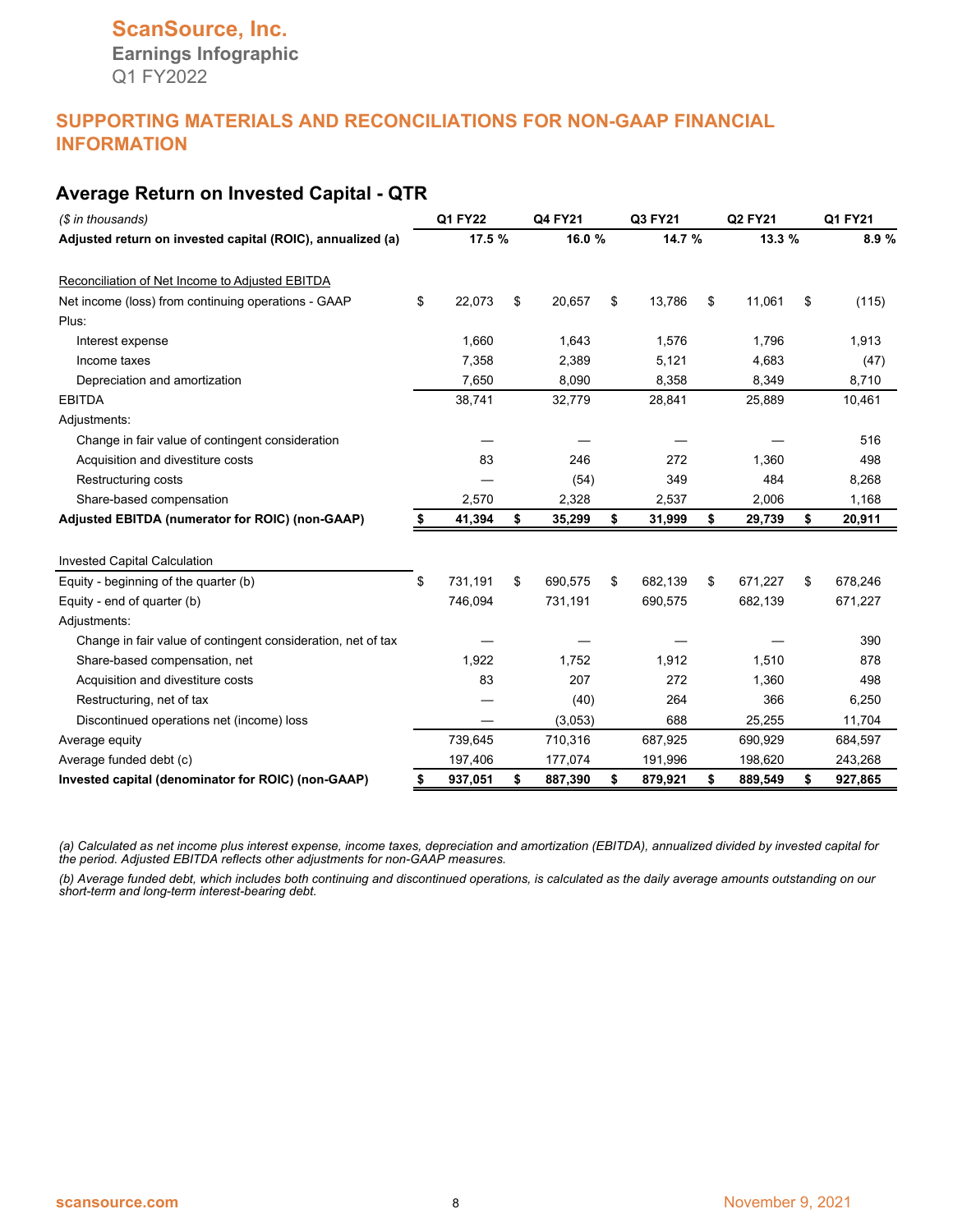**Earnings Infographic** Q1 FY2022

# **SUPPORTING MATERIALS AND RECONCILIATIONS FOR NON-GAAP FINANCIAL INFORMATION**

# **Net Debt and EBITDA Metrics**

| (\$ in thousands)                                          | <b>Q1 FY22</b>   | Q4 FY21    | Q3 FY21    | <b>Q2 FY21</b> | Q1 FY21   |
|------------------------------------------------------------|------------------|------------|------------|----------------|-----------|
| Debt of continuing operations (Q/E)                        | \$<br>197,356 \$ | 143,174 \$ | 198,851 \$ | 151,924 \$     | 148,799   |
| Debt of discontinued operations (Q/E)                      |                  |            |            |                | 19,932    |
| Consolidated debt (Q/E)                                    | 197,356          | 143,174    | 198,851    | 151,924        | 168,731   |
| Less:                                                      |                  |            |            |                |           |
| Cash and cash equivalents of continuing operations (Q/E)   | (55, 491)        | (62, 718)  | (49, 321)  | (67, 187)      | (49, 889) |
| Cash and cash equivalents of discontinued operations (Q/E) |                  |            |            |                | (5,678)   |
| Consolidated cash and cash equivalents (Q/E)               | (55, 491)        | (62, 718)  | (49, 321)  | (67, 187)      | (55, 567) |
| Net debt (Q/E)                                             | \$<br>141,865 \$ | 80,456 \$  | 149,530 \$ | 84,737 \$      | 113,164   |
| Reconciliation of Net Income to Adjusted EBITDA            |                  |            |            |                |           |
| Net income (loss) from continuing operations - GAAP        | \$<br>22,073 \$  | 20,657 \$  | 13,786 \$  | 11,061 \$      | (115)     |
| Plus:                                                      |                  |            |            |                |           |
| Interest expense                                           | 1,660            | 1,643      | 1,576      | 1,796          | 1,913     |
| Income taxes                                               | 7,358            | 2,389      | 5,121      | 4,683          | (47)      |
| Depreciation and amortization                              | 7,650            | 8,090      | 8,358      | 8,349          | 8,710     |
| <b>EBITDA</b>                                              | 38,741           | 32,779     | 28,841     | 25,889         | 10,461    |
| Adjustments:                                               |                  |            |            |                |           |
| Change in fair value of contingent consideration           |                  |            |            |                | 516       |
| Acquisition and divestiture costs                          | 83               | 246        | 272        | 1,360          | 498       |
| <b>Restructuring costs</b>                                 |                  | (54)       | 349        | 484            | 8,268     |
| Share-based compensation                                   | 2,570            | 2,328      | 2,537      | 2,006          | 1,168     |
| Adjusted EBITDA (non-GAAP)                                 | \$<br>41,394 \$  | 35,299 \$  | 31,999 \$  | 29,739 \$      | 20,911    |
| Adjusted EBITDA, TTM (a)                                   | 138,431 \$       | 117,948 \$ | 96,605 \$  | 85,475 \$      | 90,332    |
| Net Debt / Adjusted EBITDA, TTM (a)                        | 1.0x             | 0.7x       | 1.5x       | 1.0x           | 1.3x      |

*(a) Adjusted EBITDA for the trailing 12-month period*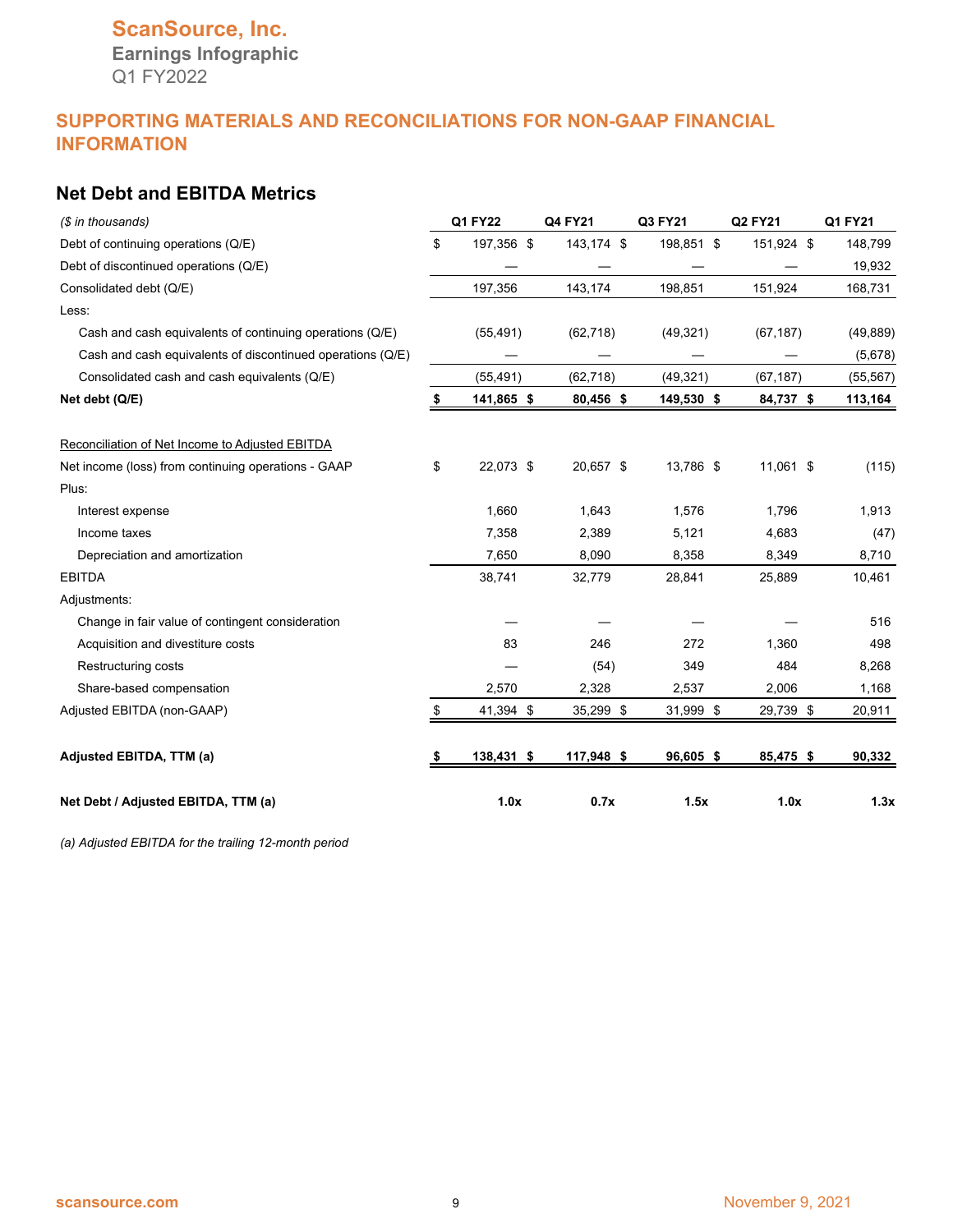# **ScanSource, Inc. Earnings Infographic** Q1 FY2022

### **SUPPORTING MATERIALS AND RECONCILIATIONS FOR NON-GAAP FINANCIAL INFORMATION**

# **Working Capital, 5-Quarter Summary**

| (\$ in thousands)                     | Q1 FY22          | Q4 FY21       |      | Q3 FY21 | Q2 FY21       |      | Q1 FY21 |
|---------------------------------------|------------------|---------------|------|---------|---------------|------|---------|
| Accounts Receivable (Q/E)             | \$<br>589,532 \$ | 568,984       | \$   | 509,404 | \$<br>534,583 | - \$ | 509,779 |
| Days sales outstanding in receivables | 62               | 60            |      | 63      | 60            |      | 61      |
| Inventory (Q/E)                       | \$<br>493,541    | \$<br>470,081 | \$   | 459,652 | \$<br>421,003 | \$   | 423,088 |
| Inventory turns                       | 6.3              | 6.5           |      | 5.8     | 6.9           |      | 6.2     |
| Accounts payable (Q/E)                | \$<br>602,229 \$ | 634,805       | - \$ | 521,552 | \$<br>589,292 | \$   | 544,856 |
| Paid for inventory days*              | (3.2)            | (9.4)         |      | 2.2     | (11.8)        |      | (7.2)   |
| Working Capital (Q/E) (AR+INV-AP)     | 480,844          | \$<br>404,260 | \$   | 447,504 | \$<br>366,294 | S    | 388,011 |
| Cash conversion cycle                 | 59               | 51            |      | 65      | 48            |      | 54      |

*\*Paid for inventory days represent Q/E inventory days less Q/E accounts payable days*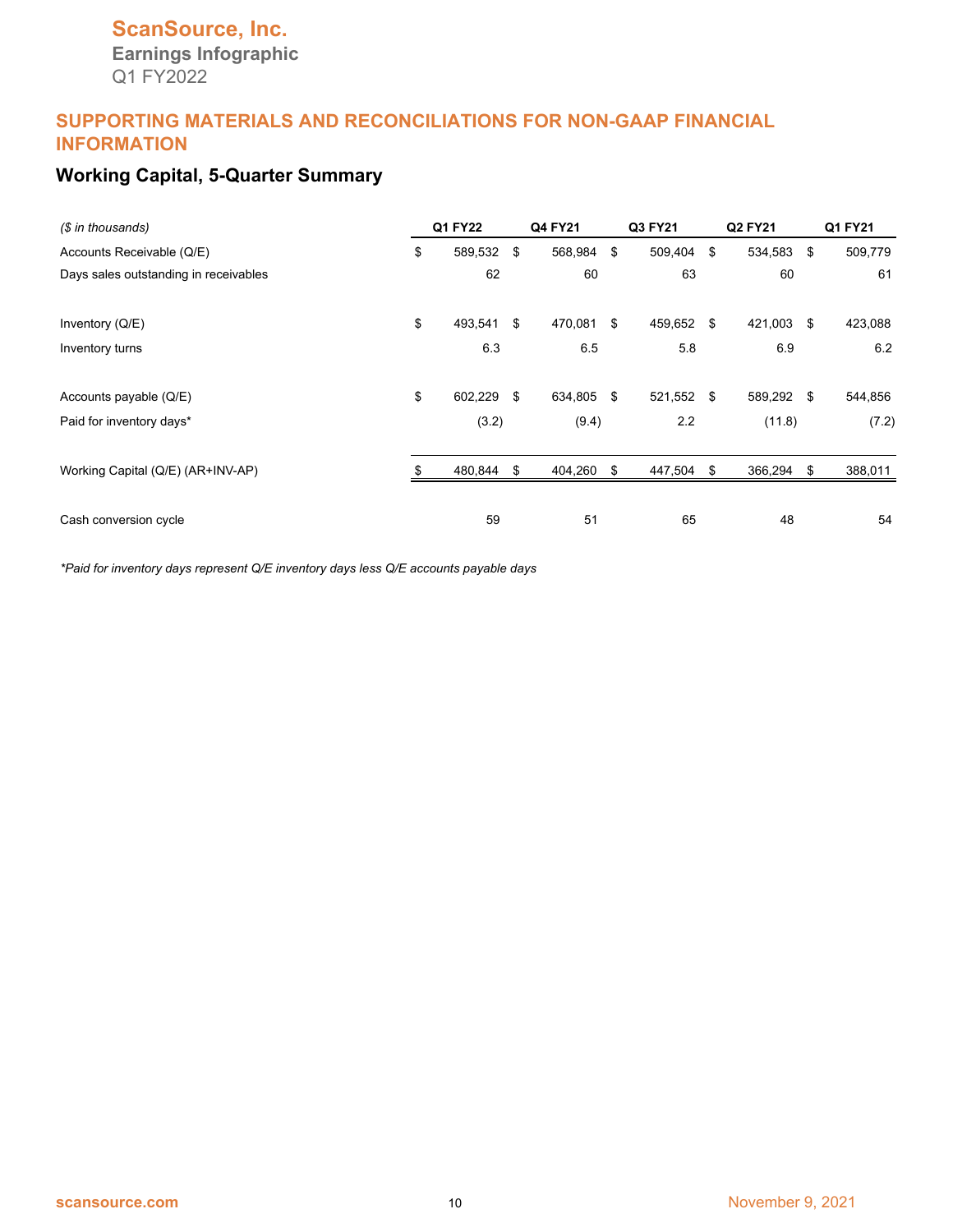### **Operating Income, Pre-Tax Income, Net Income & EPS - QTR**

| (\$ in thousands)  | Quarter ended September 30, 2021 |                              |                                    |                                                     |                                                        |                                      |                         |  |  |  |  |  |
|--------------------|----------------------------------|------------------------------|------------------------------------|-----------------------------------------------------|--------------------------------------------------------|--------------------------------------|-------------------------|--|--|--|--|--|
|                    |                                  | <b>Reported GAAP measure</b> | Intangible amortization<br>expense | Change in fair value of<br>contingent consideration | Acquisition, divestiture and<br>restructuring costs(a) |                                      | <b>Non-GAAP measure</b> |  |  |  |  |  |
| Net sales          | J                                | 857,311                      | -\$<br>$\overline{\phantom{m}}$    | S<br>$\overbrace{\phantom{13333}}$                  |                                                        | S<br>$\overline{\phantom{m}}$        | 857,311                 |  |  |  |  |  |
| Gross profit       |                                  | 101,300                      |                                    |                                                     |                                                        |                                      | 101,300                 |  |  |  |  |  |
| SG&A expenses      |                                  | 63,582                       |                                    |                                                     |                                                        | (83)                                 | 63,499                  |  |  |  |  |  |
| Operating income   |                                  | 30,328                       | 4,510                              |                                                     |                                                        | 83                                   | 34,921                  |  |  |  |  |  |
| Other expense, net |                                  | 897                          |                                    |                                                     |                                                        |                                      | 897                     |  |  |  |  |  |
| Pre-tax income     |                                  | 29,431                       | 4,510                              |                                                     |                                                        | 83                                   | 34,024                  |  |  |  |  |  |
| Net income         |                                  | 22,073                       | 3,394                              |                                                     |                                                        | 83                                   | 25,550                  |  |  |  |  |  |
| <b>Diluted EPS</b> | \$                               | 0.86                         | \$<br>$0.13$ \$                    | $\overline{\phantom{m}}$                            |                                                        | $\hspace{0.1mm}-\hspace{0.1mm}$<br>ъ | 0.99                    |  |  |  |  |  |

*(a) Acquisition and divestiture costs totaled less than \$0.1 million for the quarter ended September 30, 2021 and are generally nondeductible for tax purposes.*

*(\$ in thousands)* **Quarter ended June 30, 2021**

|                    | <b>Reported GAAP measure</b> |      | Intangible amortization<br>expense |      | Change in fair value of<br>contingent consideration | Acquisition, divestiture and<br>restructuring costs(a) |      | <b>Non-GAAP measure</b> |
|--------------------|------------------------------|------|------------------------------------|------|-----------------------------------------------------|--------------------------------------------------------|------|-------------------------|
| Net sales          | 852,694                      |      | $\overbrace{\phantom{13333}}$      | - 10 | $\overline{\phantom{0}}$                            | $\hspace{0.1mm}-\hspace{0.1mm}$                        |      | 852,694                 |
| Gross profit       | 95,778                       |      |                                    |      |                                                     |                                                        |      | 95,778                  |
| SG&A expenses      | 64,758                       |      |                                    |      |                                                     | (246)                                                  |      | 64,512                  |
| Operating income   | 23,283                       |      | 4,893                              |      |                                                     | 192                                                    |      | 28,368                  |
| Other expense, net | 237                          |      |                                    |      |                                                     |                                                        |      | 237                     |
| Pre-tax income     | 23,046                       |      | 4,893                              |      |                                                     | 192                                                    |      | 28,131                  |
| Net income         | 20,657                       |      | 3,698                              |      |                                                     | 167                                                    |      | 24,522                  |
| <b>Diluted EPS</b> | 0.80                         | - 71 | 0.14                               | - \$ | $\overline{\phantom{m}}$                            | 0.01                                                   | - \$ | 0.96                    |

(a) Acquisition and divestiture costs totaled \$0.2 million for the quarter ended June 30, 2021 and are generally nondeductible for tax purposes. Restructuring costs totaled \$(0.1) million for the quarter ended June 30, 202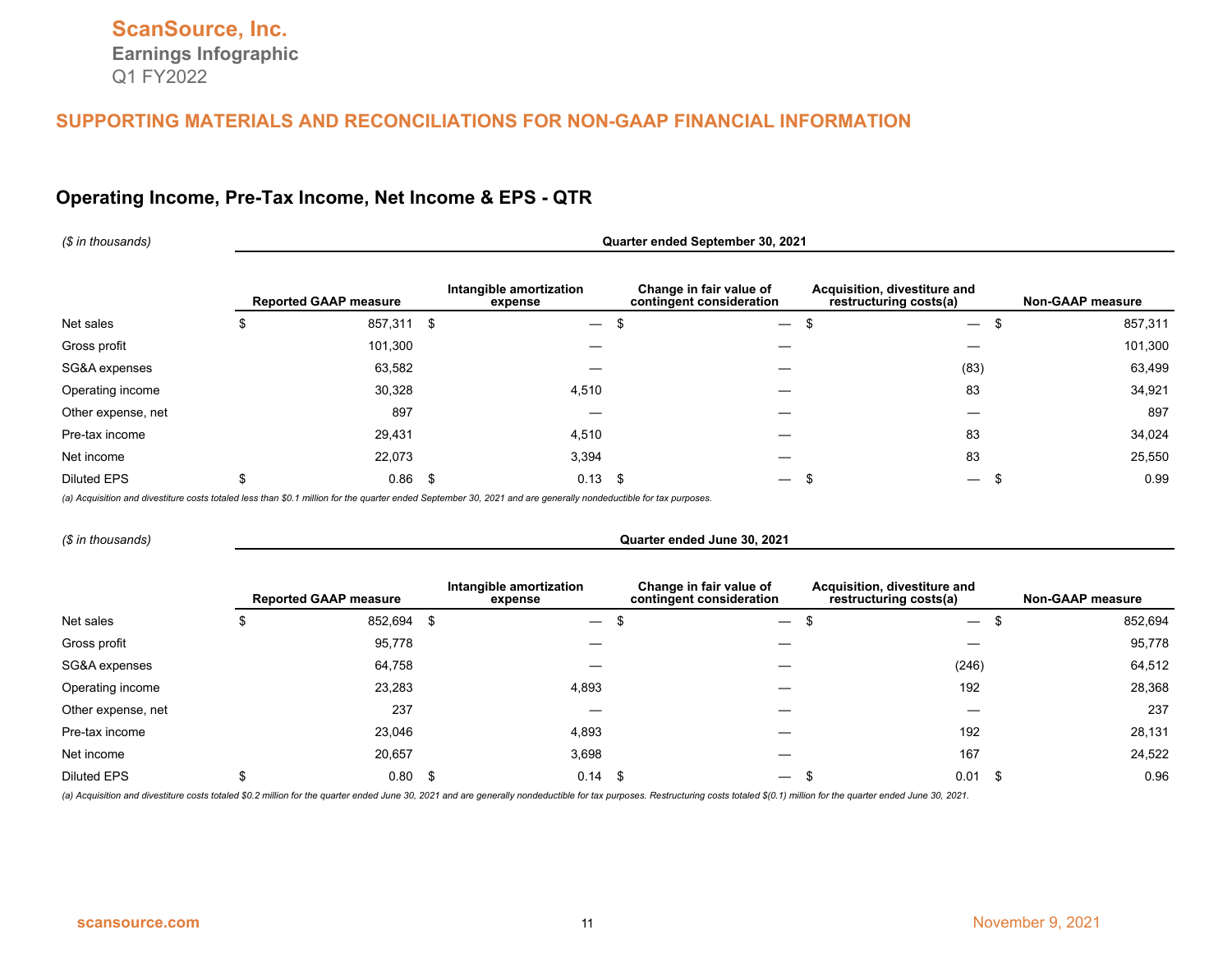# **Operating Income, Pre-Tax Income, Net Income & EPS - QTR, continued**

| (\$ in thousands)  | Quarter ended March 31, 2021 |                              |                                    |                                                     |                                                        |                         |  |  |  |  |  |  |
|--------------------|------------------------------|------------------------------|------------------------------------|-----------------------------------------------------|--------------------------------------------------------|-------------------------|--|--|--|--|--|--|
|                    |                              | <b>Reported GAAP measure</b> | Intangible amortization<br>expense | Change in fair value of<br>contingent consideration | Acquisition, divestiture and<br>restructuring costs(a) | <b>Non-GAAP measure</b> |  |  |  |  |  |  |
| Net sales          | \$                           | 729,873                      | -\$<br>$\overline{\phantom{m}}$    | -\$<br>$\overline{\phantom{m}}$                     | $\overline{\phantom{m}}$                               | 729,873<br>\$           |  |  |  |  |  |  |
| Gross profit       |                              | 88,116                       |                                    |                                                     |                                                        | 88,116                  |  |  |  |  |  |  |
| SG&A expenses      |                              | 60,099                       |                                    |                                                     | (272)                                                  | 59,827                  |  |  |  |  |  |  |
| Operating income   |                              | 19,436                       | 4,880                              |                                                     | 832                                                    | 25,148                  |  |  |  |  |  |  |
| Other expense, net |                              | 529                          |                                    |                                                     |                                                        | 529                     |  |  |  |  |  |  |
| Pre-tax income     |                              | 18,907                       | 4,880                              |                                                     | 832                                                    | 24,619                  |  |  |  |  |  |  |
| Net income         |                              | 13,786                       | 3,697                              |                                                     | 695                                                    | 18,178                  |  |  |  |  |  |  |
| <b>Diluted EPS</b> | \$                           | 0.54                         | $0.14$ \$<br>-\$                   | $\overline{\phantom{m}}$                            | 0.03                                                   | 0.71<br>\$              |  |  |  |  |  |  |

(a) Acquisition and divestiture costs totaled \$0.3 million for the quarter ended March 31, 2021 and are generally nondeductible for tax purposes. Restructuring costs totaled \$0.6 million for the quarter ended March 31, 202

#### *(\$ in thousands)* **Quarter ended December 31, 2020**

|                       | <b>Reported GAAP measure</b> |      | Intangible amortization<br>expense |      | Change in fair value of<br>contingent consideration | Acquisition, divestiture and<br>restructuring costs(a) | Non-GAAP measure |
|-----------------------|------------------------------|------|------------------------------------|------|-----------------------------------------------------|--------------------------------------------------------|------------------|
| Net sales             | 810,897                      | - 56 | $\overbrace{\phantom{13333}}$      | - 10 | $\hspace{0.1mm}-\hspace{0.1mm}$                     | $\hspace{0.1mm}-\hspace{0.1mm}$                        | 810,897          |
| Gross profit          | 86,043                       |      |                                    |      |                                                     |                                                        | 86,043           |
| SG&A expenses         | 60,470                       |      |                                    |      |                                                     | (1,360)                                                | 59,110           |
| Operating income      | 17,130                       |      | 4,862                              |      |                                                     | 1,844                                                  | 23,836           |
| Other expense, net    | 1,386                        |      |                                    |      |                                                     |                                                        | 1,386            |
| Pre-tax (loss) income | 15,744                       |      | 4,862                              |      |                                                     | 1,844                                                  | 22,450           |
| Net (loss) income     | 11,061                       |      | 3,682                              |      |                                                     | 1,726                                                  | 16,469           |
| <b>Diluted EPS</b>    | 0.43                         | - \$ | 0.14                               | - \$ |                                                     | 0.07                                                   | 0.65             |

(a) Acquisition and divestiture costs totaled \$1.4 million for the quarter ended December 30, 2020 and are generally nondeductible for tax purposes. Restructuring costs totaled \$0.5 million for the quarter ended December 3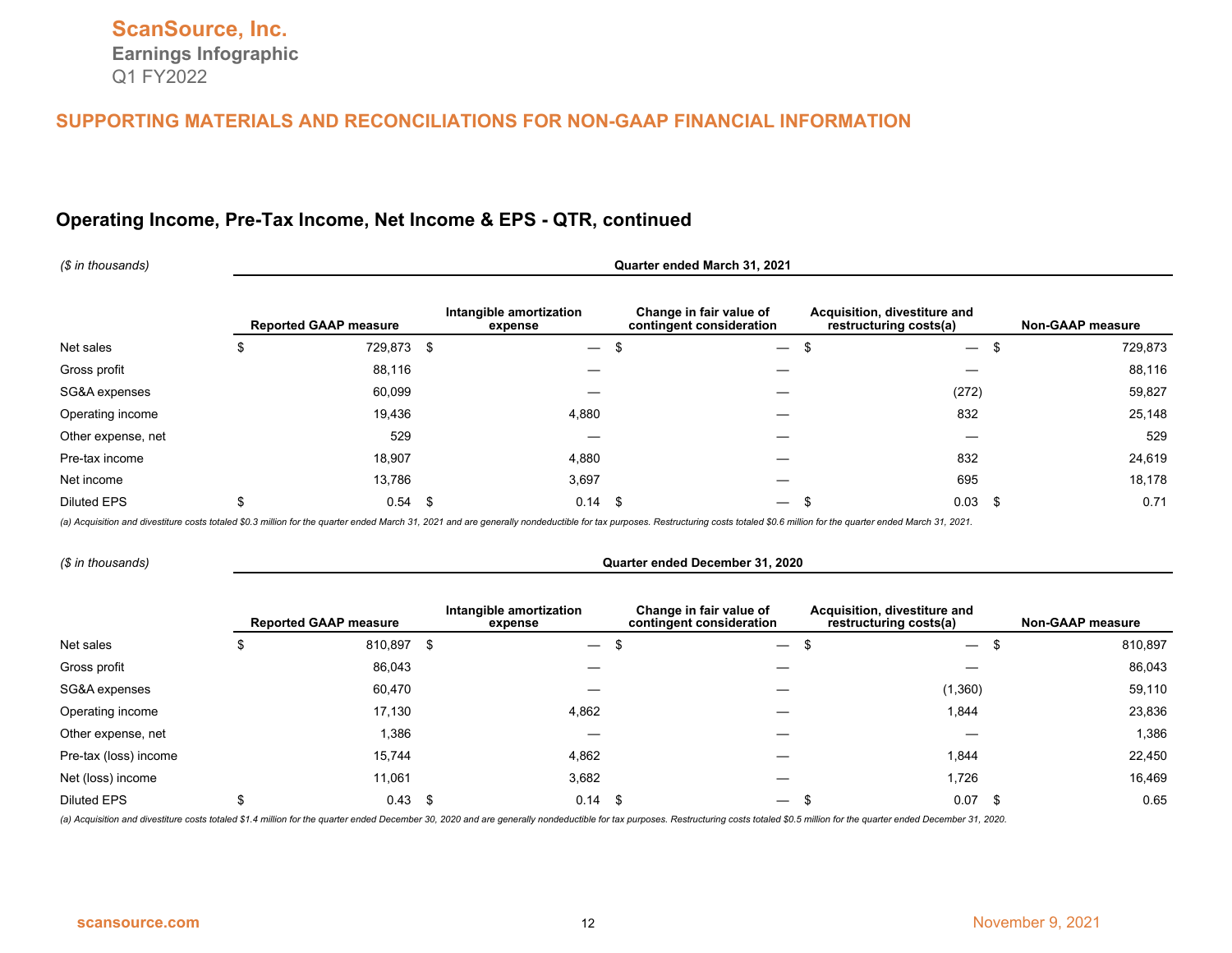# **Operating Income, Pre-Tax Income, Net Income & EPS - QTR, continued**

| (\$ in thousands)       | Quarter ended September 30, 2020 |                              |                                    |                                                     |                                                        |                         |  |  |  |  |
|-------------------------|----------------------------------|------------------------------|------------------------------------|-----------------------------------------------------|--------------------------------------------------------|-------------------------|--|--|--|--|
|                         |                                  | <b>Reported GAAP measure</b> | Intangible amortization<br>expense | Change in fair value of<br>contingent consideration | Acquisition, divestiture and<br>restructuring costs(a) | <b>Non-GAAP measure</b> |  |  |  |  |
| Net sales               | \$                               | 757,342 \$                   | $\overline{\phantom{m}}$           | -\$<br>$\overbrace{\phantom{13333}}$                | $\overline{\phantom{m}}$                               | 757,342<br>\$           |  |  |  |  |
| Gross profit            |                                  | 80,779                       |                                    |                                                     |                                                        | 80,779                  |  |  |  |  |
| SG&A expenses           |                                  | 62,112                       |                                    |                                                     | (498)                                                  | 61,614                  |  |  |  |  |
| Operating (loss) income |                                  | 1,634                        | 4,853                              | 516                                                 | 8,766                                                  | 15,769                  |  |  |  |  |
| Other expense, net      |                                  | 1,796                        |                                    |                                                     |                                                        | 1,796                   |  |  |  |  |
| Pre-tax (loss) income   |                                  | (162)                        | 4,853                              | 516                                                 | 8,766                                                  | 13,973                  |  |  |  |  |
| Net (loss) income       |                                  | (115)                        | 3,675                              | 390                                                 | 6,748                                                  | 10,698                  |  |  |  |  |
| <b>Diluted EPS</b>      | \$                               | $(0.01)$ \$                  | $0.14$ \$                          | 0.02                                                | 0.27                                                   | 0.42<br>- \$            |  |  |  |  |

(a) Acquisition and divestiture costs totaled \$0.5 million for the quarter ended September 30, 2020 and are generally nondeductible for tax purposes. Restructuring costs totaled \$8.3 million for the quarter ended September